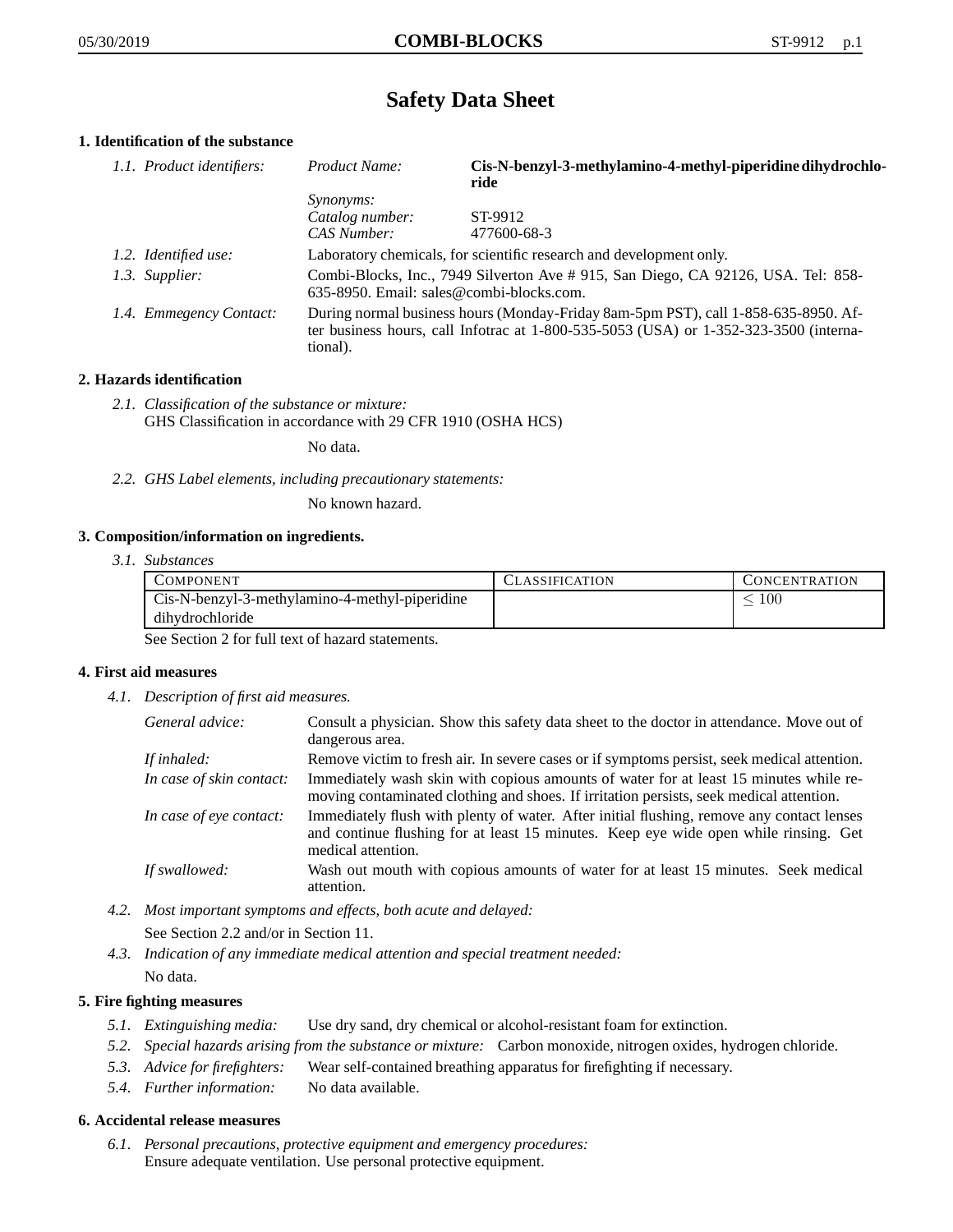- *6.2. Environmental precautions:* Should not be released into the environment. See Section 12 for additional ecological information.
- *6.3. Methods and materials for containment and cleaning up:* Sweep up or vacuum up spillage and collect in suitable container for disposal.
- *6.4. Reference to other sections:* Refer to protective measures listed in Sections 8 and 13.

# **7. Handling and storage**

- *7.1. Precautions for safe handling:* Avoid contact with skin and eyes. Avoid inhalation of vapour or mist. Keep away from sources of ignition - No smoking. Take measures to prevent the build up of electrostatic charge. For precautions see section 2.2.
- *7.2. Conditions for safe storage, including any incompatibilities:* Keep container tightly closed in a dry and well-ventilated place. Containers which are opened must be carefully resealed and kept upright to prevent leakage.
- *7.3. Specific end use(s):* Laboratory chemicals, for scientific research and development only.

## **8. Exposure Controls / Personal protection**

- *8.1. Control parameters:*
- *Components with workplace control parameters:* Contains no substances with occupational exposure limit values. *8.2. Exposure controls:*

*Appropriate engineering controls:* Ensure that eyewash stations and safety showers are close to the workstation location. Ensure adequate ventilation, especially in confined areas.

*Personal protective equipment:*

| Eye/face protection:    | Wear appropriate protective eyeglasses or chemical safety goggles as described by OSHA's<br>eye and face protection regulations in 29 CFR 1910.133 or European Standard EN166.                                                                                                                                         |
|-------------------------|------------------------------------------------------------------------------------------------------------------------------------------------------------------------------------------------------------------------------------------------------------------------------------------------------------------------|
| Skin protection:        | Handle with gloves. Gloves must be inspected prior to use. Use proper glove removal<br>technique (without touching glove's outer surface) to avoid skin contact with this product.<br>Dispose of contaminated gloves after use in accordance with applicable laws and good<br>laboratory practices. Wash and dry hands |
| <b>Body Protection:</b> | Complete suit protecting against chemicals, Flame retardant antistatic protective clothing.,<br>The type of protective equipment must be selected according to the concentration and<br>amount of the dangerous substance at the specific workplace.                                                                   |
| Respiratory protection: |                                                                                                                                                                                                                                                                                                                        |

Control of environmental exposure: Prevent further leakage or spillage if safe to do so. Do not let product enter drains.

#### **9. Physical and chemical properties**

*9.1. Information on basic physical and chemical properties*

| (a)      | Appearance:                                   | Solid                |
|----------|-----------------------------------------------|----------------------|
| (b)      | Odour:                                        | No data              |
| (c)      | Odour Threshold:                              | No data              |
| (d)      | $pH$ :                                        | No data              |
| (e)      | Melting point/freezing point:                 | $290 - 300^{\circ}C$ |
| (f)      | Initial boiling point and boiling range:      | No data              |
| (g)      | Flash point:                                  | No data              |
| (h)      | Evaporatoin rate:                             | No data              |
| (i)      | Flammability (solid, gas):                    | No data              |
| (j)      | Upper/lower flammability or explosive limits: | No data              |
| $\rm(k)$ | Vapour pressure:                              | No data              |
| (1)      | Vapour density:                               | No data              |
| (m)      | Relative density:                             | No data              |
| (n)      | Water solubility:                             | No data              |
| $\circ$  | Partition coefficient: n-octanol/water:       | No data              |
| (p)      | Auto-ignition:                                | No data              |
| (q)      | Decomposition temperature:                    | No data              |
| (r)      | Viscosity:                                    | No data              |
| (s)      | Explosive properties:                         | No data              |
| (t)      | Oxidizing properties:                         | No data              |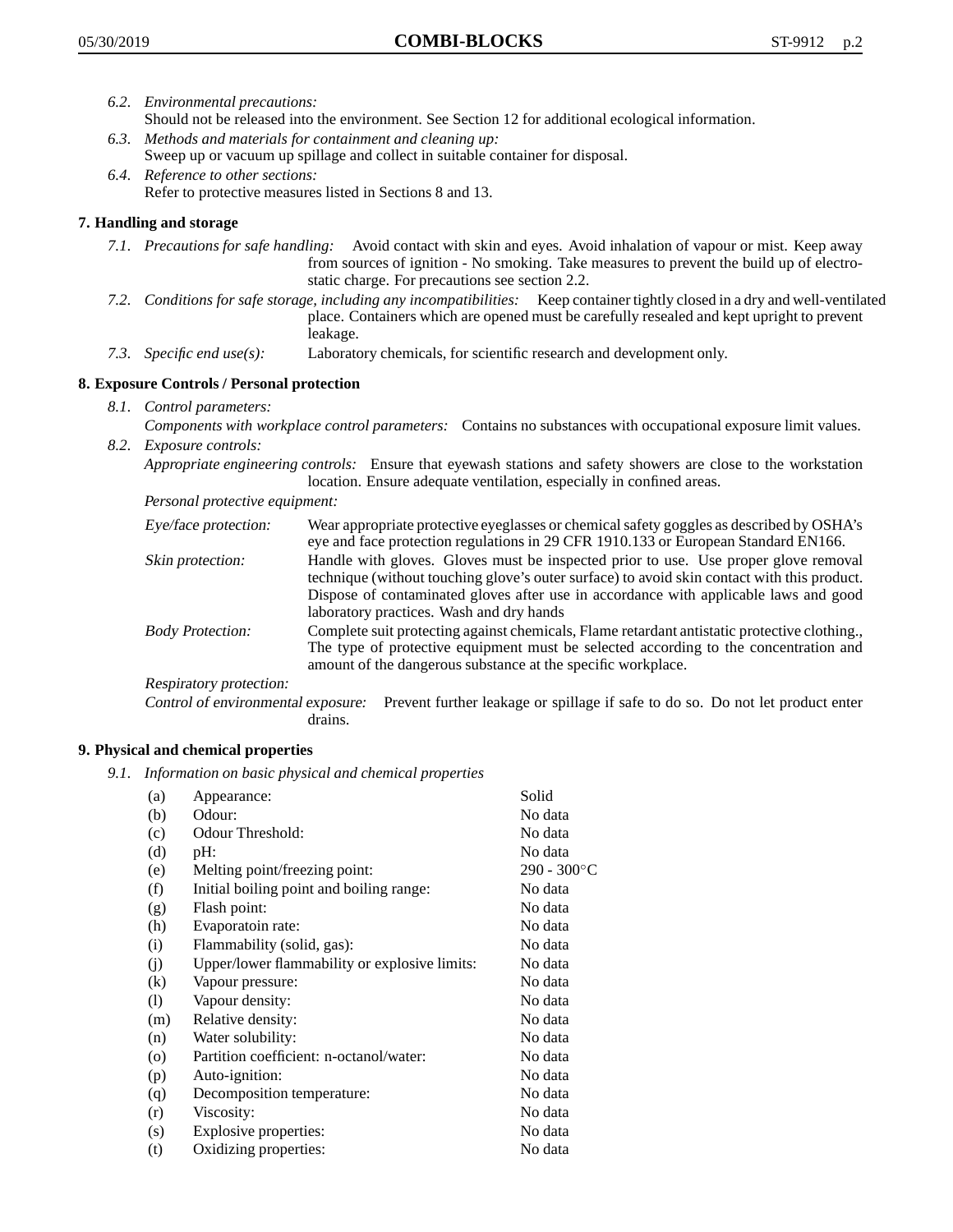*9.2. Other safety information:*

| Formula          | $C_{14}H_{22}N_{2.2}CH$ |
|------------------|-------------------------|
| Molecular weight | 291.3                   |
| CAS Number       | 477600-68-3             |

## **10. Stability and reactivity**

- *10.1. Reactivity* No data
- *10.2. Chemical stability* Stable under recommended storage conditions.
- *10.3. Possibility of hazardous reactions* No data
- *10.4. Conditions to avoid*
- *10.5. Incompatible material* No data.
- *10.6. Hazardous decomposition products:*

Hazardous decomposition products formed under fire conditions: Carbon monoxide, nitrogen oxides, hydrogen chlo-

|                               | ride.          |
|-------------------------------|----------------|
| Other decomposition products: | No data        |
| In the event of fire:         | See Section 5. |

#### **11. Toxicological information**

*11.1 Information on toxicological effects*

| Acute toxicity:                                            | ,,                                                                                                                                              |
|------------------------------------------------------------|-------------------------------------------------------------------------------------------------------------------------------------------------|
| Skin irritation/corrosion:                                 | No data available.                                                                                                                              |
| Eye damage/irritation:                                     | No data available.                                                                                                                              |
| Respiratory or skin sensitization:                         | No data available.                                                                                                                              |
| Germ cell mutagenicity:                                    | No data available.                                                                                                                              |
| Carcinogenicity:                                           | No data available.                                                                                                                              |
| Reproductive toxicity:                                     | No data available.                                                                                                                              |
| Specific target organ system toxicity - single exposure:   | No data available.                                                                                                                              |
| Specific target organ system toxicity - repeated exposure: | No data available.                                                                                                                              |
| Aspiration hazard:                                         | No data available.                                                                                                                              |
| Additional information:                                    | To the best of our knowledge, the chemical, physical and toxicological proper-<br>ties of this substance have not been thoroughly investigated. |

#### **12. Ecological information**

| 12.1. Toxicity                                              | No data available. |
|-------------------------------------------------------------|--------------------|
| 12.2. Persistence and degradability                         | No data available. |
| 12.3. Bioaccumulative potential                             | No data available  |
| 12.4. Mobility in soil                                      | No data available  |
| 12.5. Results of PBT and vPvB assessment No data available. |                    |
| 12.6. Other adverse effects                                 | No data available. |

#### **13. Disposal Considerations**

*13.1. Waste treatment methods*

Product Arrange disposal as special waste, by licensed disposal company, in consultation with local waste disposal authority, in accordance with national and regional regulations. Contaminated packaging Dispose of as unused product.

#### **14. Transportation information**

*DOT (US), IMDG and IATA:*

No known hazard for air and ground transportation.

#### **15. Regulatory information**

No chemicals in this material are subject to the reporting requirements of SARA Title III, Section 302, or have known CAS numbers that exceed the threshold reporting levels established by SARA Title III, Section 313.